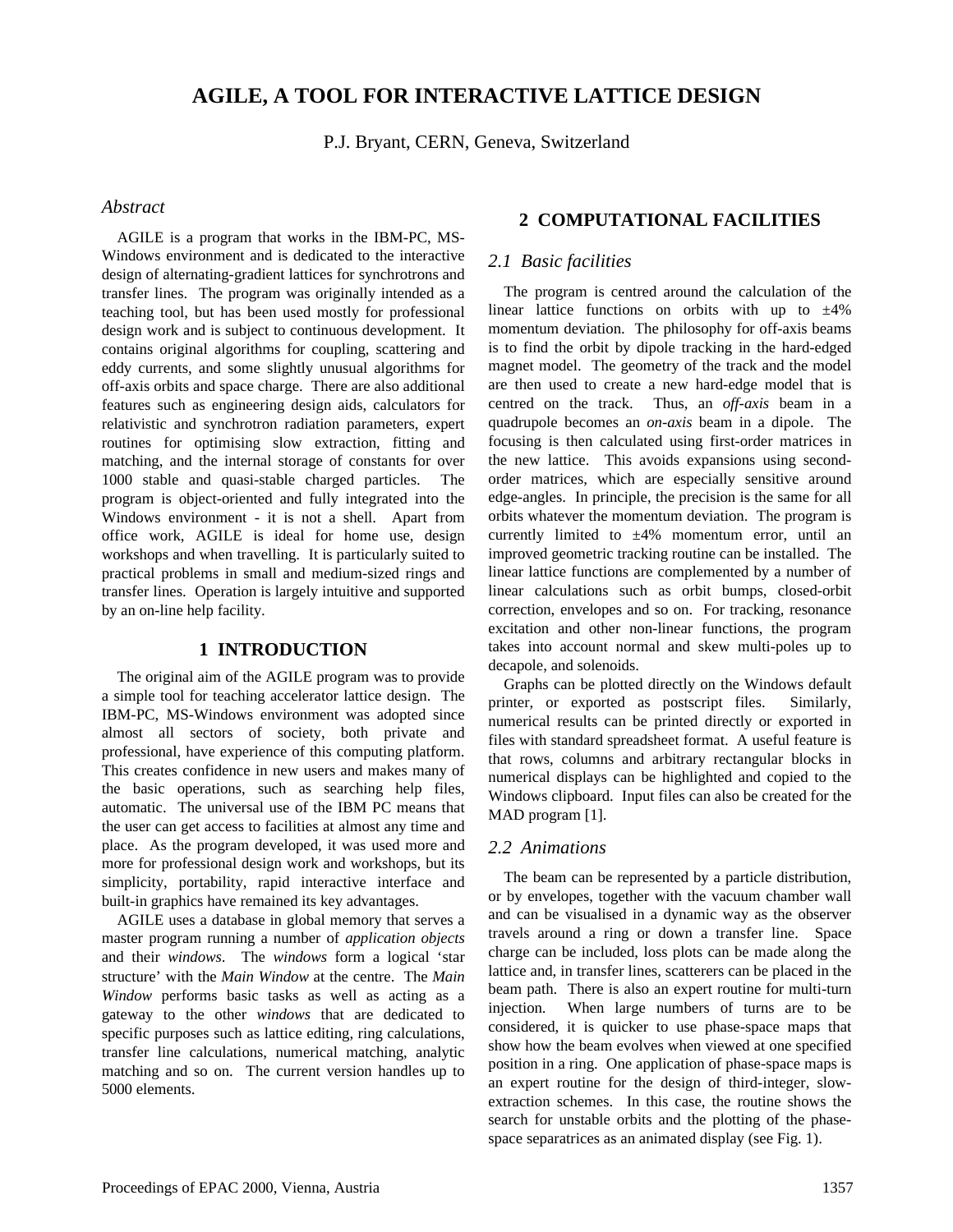

Figure 1: Final screen display from routine for optimisation slow extraction

#### *2.3 Interactive lattice design*

The interactive design of a lattice is supported by fitting and matching routines. The former optimise geometry, set tunes, set chromaticities and set the driving terms of coupling resonances. The latter includes several analytical matching routines based on thin-lens modules (one doublet, three triplet and two quadruplet routines) as well as numerical matching by minimisation. The progress of numerical matching can be watched on-line as the graphical representation of the lattice parameters changes (see Fig. 2).



Figure 2: Screen display during numerical matching [Processed to give a b/w line image]

#### *2.4 Space charge*

Space charge can be treated in three ways. Firstly, incoherent and coherent space charge can be included in the Twiss optics, but these two space-charge regimes can only exist separately. Numerical matching and fitting can also be carried out with the incoherent space charge applied when on central orbit. The program automatically inhibits those calculations that are not appropriate for the type of space charge being used. The third method for calculating space charge is by tracking particle distributions with direct particle-particle forces, which allows all non-linearities, scattering and coupling to be included. This is an experimental routine that is being developed to investigate self-space-charge forces at MeV energies and images are not included (see Fig. 3). Typically the routine could be applied to a multi-turn injection scheme. For space-charge calculations, the program stores parameters for over 1000 particle species that include most stable or quasi-stable ions and exotic particles.



Figure 3: Screen display of three bunches injected with space charge after losses on the vacuum chamber [Processed to give a b/w line image]

# *2.5 Coupling*

The tracking of single particles and distributions includes solenoids and all skew elements up to decapole in rings and transfer lines. In rings, the linear coupling can be treated either with the sigma matrix formalism that gives beam sizes, the Teng-Edwards formalism that derives the normal modes, or as a perturbation to the linear lattice by evaluating the driving terms of the sum and difference, second-order coupling resonances. There are several routines for designing coupling compensation schemes that are based on a very recent theory concerning resonance families [2]. Solenoids can also be given end plates with slots rather than round beam holes. In transfer lines, only the sigma matrix formalism is used.

One extra feature is the calculation of sections of transfer lines that rotate on their axis. This is basically a coupling problem and has been included for the calculation of gantries and rotators in medical facilities.

# *2.6 'Distorted' orbits*

In some cases, it is necessary to take into account perturbations in the lattice functions on orbits that are strongly distorted. For this condition, the program creates